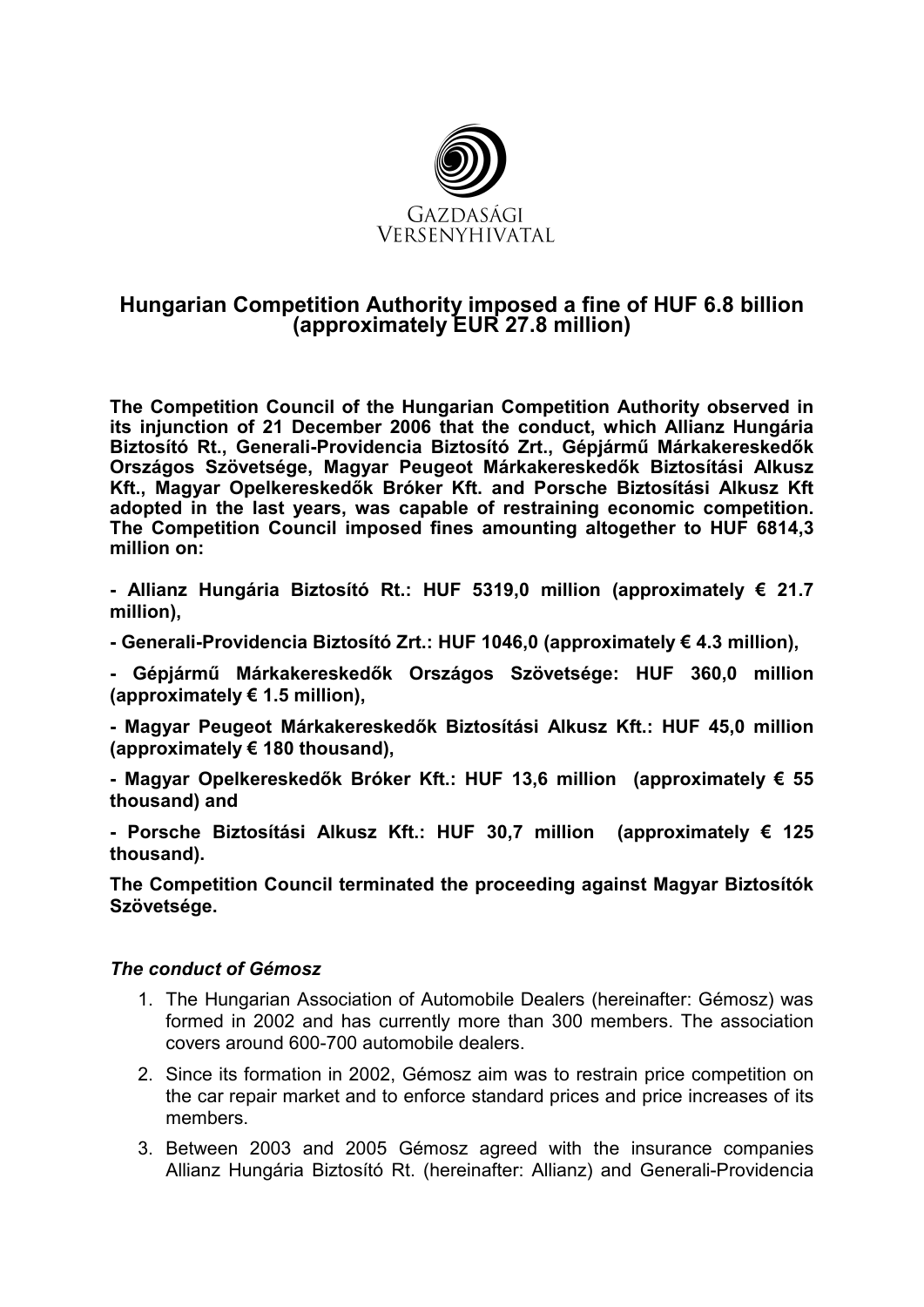Biztosító Zrt. (hereinafter: Generali) on the hourly wages for car repair works. From these arrangements, the decisions made by Gémosz in this subject matter are derivable.

- 4. It is of competition law concern when an association of undertakings in the absence of statutory authorization behaves in a way, which directly affects prices. In the present case, Gémosz agreed with Generali and Allianz on "recommended prices". This conduct was an infringement of competition law as, due to the recommended prices, the prices on the market differed from those, which would have come to exist without the agreement. Not only is the formal decisions or the recommendation made by the association prohibited by competition law, but also all kind of manifestations are infringements of law, which intend to harmonize (independently of its real effect) the market behaviour of its members and in this way restrict economic competition.
- 5. The Competition Council came to the conclusion that Gémosz, Allianz and Generali had a practice, which was capable of restricting competition, when, between 2003 and 2005, they fixed the prices of car repair works charged by the automobile distributors.

6.

Determining the fine, the Competition Council applied the provision of the Competition Act, according to which the fine imposed on an association of undertakings may not exceed ten per cent of the total net turnover in the preceding business year of the undertakings, which are members of it, and not that of the association itself. *The conduct of Allianz relating to the hourly wages for repair works* 

7. Allianz and Gémosz made arrangements between 2003 and 2005 concerning the hourly wages for repair works applied by Allianz. In some of these arrangements the amount of the hourly wage was provable linked with the revenues made in the insurance sale. These agreements the Competition Council found unlawful.

There was no definite proof that the agreements made about the hourly wages applied in 2003 included the revenues from the agreements with the authorised dealers, whereas this was an element of the arrangement between Allianz and Gémosz in 2004 and 2005.

- 8. It was additionally verified that during the time Allianz agreed with the individual automobile dealers about the hourly wages in 2004 and 2005, it was a common practice to link the hourly wages with the revenues made in the insurance sale. No proof could be found for this practice in the previous period.
- 9. Taking into account the above, the Competition Council concluded in its injunction that the agreements of Generali and Allianz made with the automobile dealers in 2004 and 2005, linking the hourly wages for repair works applied by the automobile dealers, with the revenues made in the sale of Allianz insurances, were capable of restraining competition.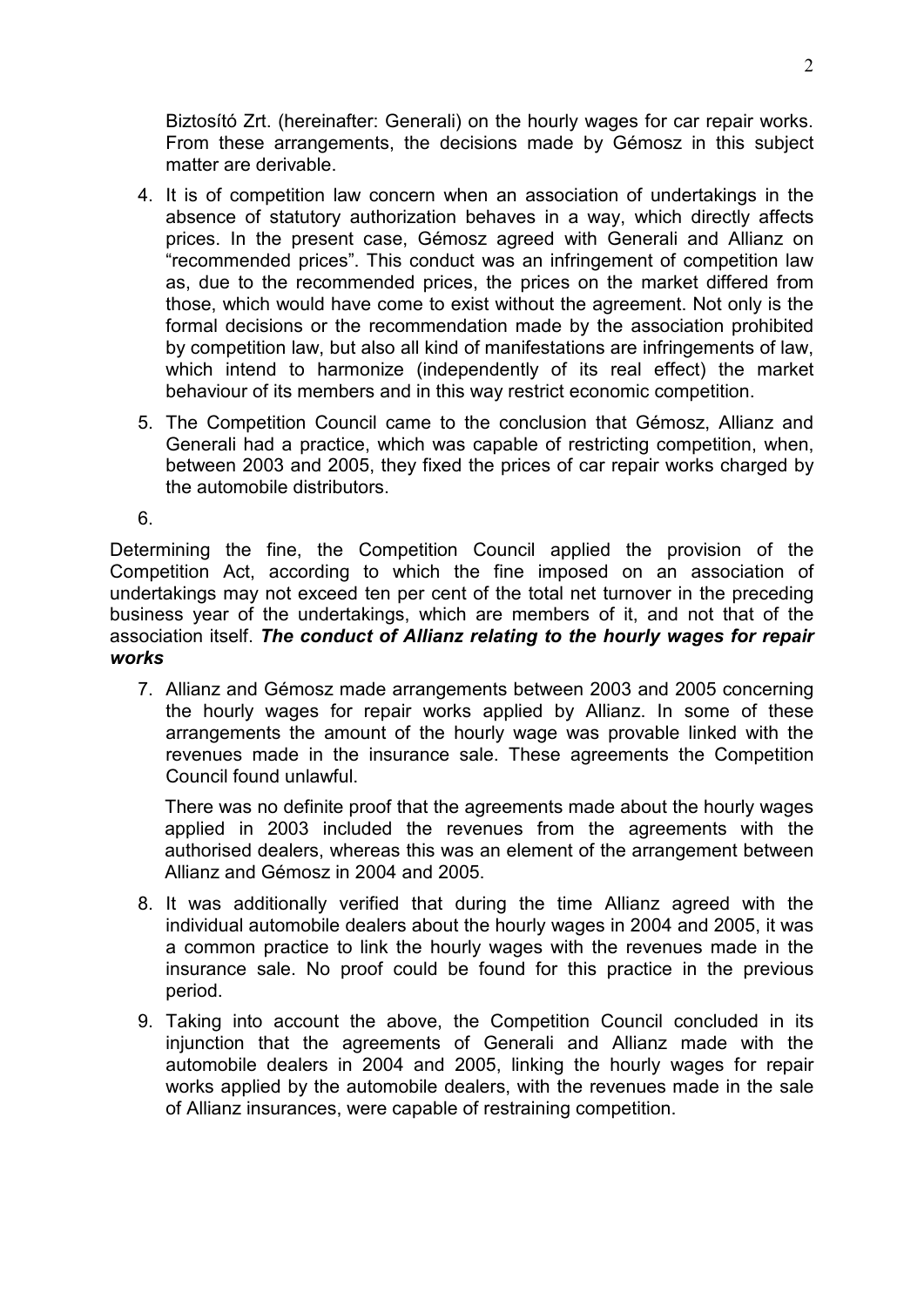#### *The conduct of Generali relating to the hourly wages for repair works*

10. Generali and Gémosz made arrangements between 2003 and 2005 concerning the hourly wages for repair works applied by Generali. Based on available evidence, it was not observable whether the agreement included a link between the hourly wages and the revenues made in the insurance sale.

At the same time it was verifiable that during the time of the negotiations between Generali and certain automobile dealers in the subject matter of the hourly wages applied between 2004 and 2005, it was a common practice to link the amount of the hourly wages with the revenues made in the insurance sale. However, for the preceding years the Competition Council had no proof for such behaviour*.* 

11. The Competition Council concluded in its injunction that the agreements between Generali and the individual automobile dealers made between 2004 and 2005, which included a link between the revenues made in the sale of Generali insurances and the hourly wages for repair works charged by the automobile dealers, were capable of restraining competition.

### *Some aspects of the evaluation of the conduct Allianz and Generali applied in relation to the hourly wages for repair works*

- 12. No competition proceeding was commenced against the individual automobile dealers contracting with Allianz and Generali. The Competition Council did not find it necessary to extend the proceeding to these undertakings. In order to eliminate market distortions, the ban on the arrangement between Allianz and Generali was seen sufficient to protect public interest.
- 13. In the opinion of the Competition Council, with the creation of a link between the hourly wages and the achievements made in the insurance sale, the aim of Allianz and Generali was to limit, in exchange for higher hourly wages, the access to this channel of insurance selling for other insurance companies.

The two market leader insurance companies, Allianz and Generali, accepted the higher hourly wages in return for new insurance contracts. The other insurance companies on the market also had to apply higher hourly wages and increase their expenses, whilst, due to the arrangements, their access to the distribution of automobile insurance contracts became limited.

- 14. The conduct of Allianz and Generali was capable of lowering the intensity of competition. The prices, consumers had to pay for insurances and repair works, did not evolve in a fair competition.
- 15. Determining the fines imposed on the insurance companies, the Competition Council took into consideration the relevant turnover Generali and Allianz achieved on the automobile insurance market in 2004 and 2005 (without the turnover made with reinsurance contracts).

### *Arrangements and concerted practices of Allianz and Generali*

16. At the beginning of the investigation it was assumed that besides the agreements on the hourly wages between Allianz and Generali, in connection to the automobile distributors, another agreement existed on the application of uniform negotiations, identical hourly wages and supplements.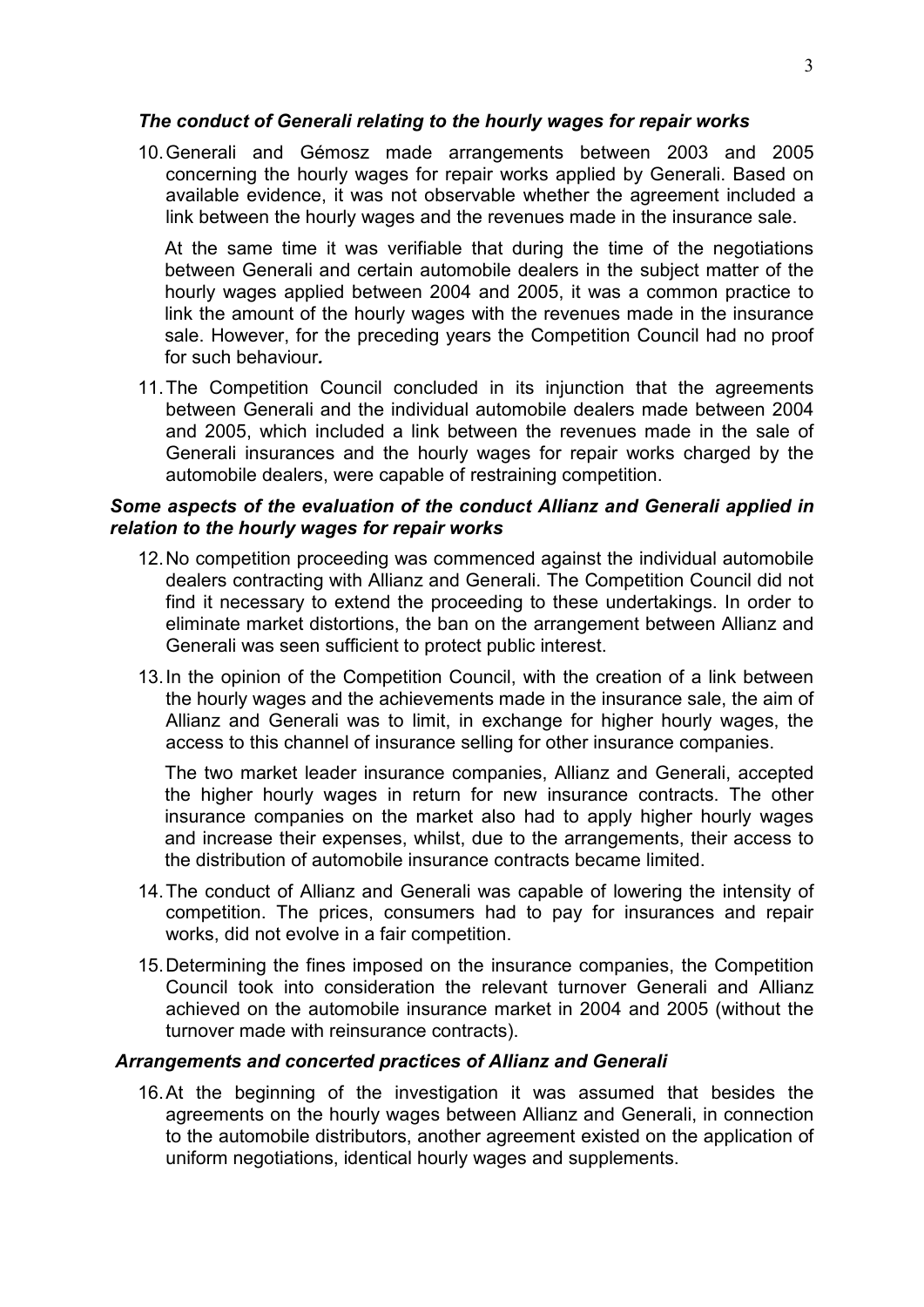The Competition Council could not find definite proof for (horizontal) arrangements by Generali and Allianz in the subject matter of hourly wages for repair works. There was also not enough evidence to prove that the insurance companies followed a concerted practice.

#### *Arrangements between the insurance companies and the insurance brokers*

17. Insurance brokers are special actors on the insurance market. Their activity is to establish insurance contracts as a regular business activity. They are not agents of the insurance companies, but those of the insured parties. Within the insurance market, brokers are independent of the insurance companies and have a mediator role in helping their clients (the contractors) to find the most adequate insurance contract.

This special role of the insurance brokers has the result that in relation to their clients, there are the brokers who create competition between the insurance products and make it function. Accordingly, every conduct, which intends to hinder, limit or distort this competition, or is able to generate such an effect, is capable of violating competition law.

18. Pursuant to the legal regulation in force, it is not against the law that not the client (contractor/consumer), but the insurance company pays the commission for the insurance broker. However, due to the special status of the insurance broker on the market, some limits are still set by competition law: the broker is not allowed to make arrangements with an insurance company, which would limit competition on the insurance market.

For example, arrangements in which the parties determine the following are infringements of the law:

- the number of all risks automobile insurance contracts and obligatory automobile liability insurance contracts which the broker should mediate to the insurance company in a given period of time,
- a definite minimum percentage of all risks insurance and obligatory automobile liability insurance contracts the broker should mediate to the insurance company in a given period of time, also stating at least how many all risks and obligatory automobile liability insurance contracts this should be in a month,
- the number of all risks insurance and obligatory automobile liability insurance contracts should exceed in a given period of time the number of contracts, which were made in the preceding period of time (precedent period)

Further, all arrangements violate competition law, which link the commission of the insurance broker on a band with the number of the mediated contracts (or with the insurance fee of the portfolio), in this way motivating the broker to mediate a higher number of contracts to the insurance companies.

19. In the case of the insurance brokers, against which a proceeding was started, it could not be set aside that the brokers had to appear in the arrangements between the insurance companies and the automobile dealers, which attached the hourly wages with the sale of insurance contracts. The insurance companies took part in the insurance sales as insurance sellers and stood on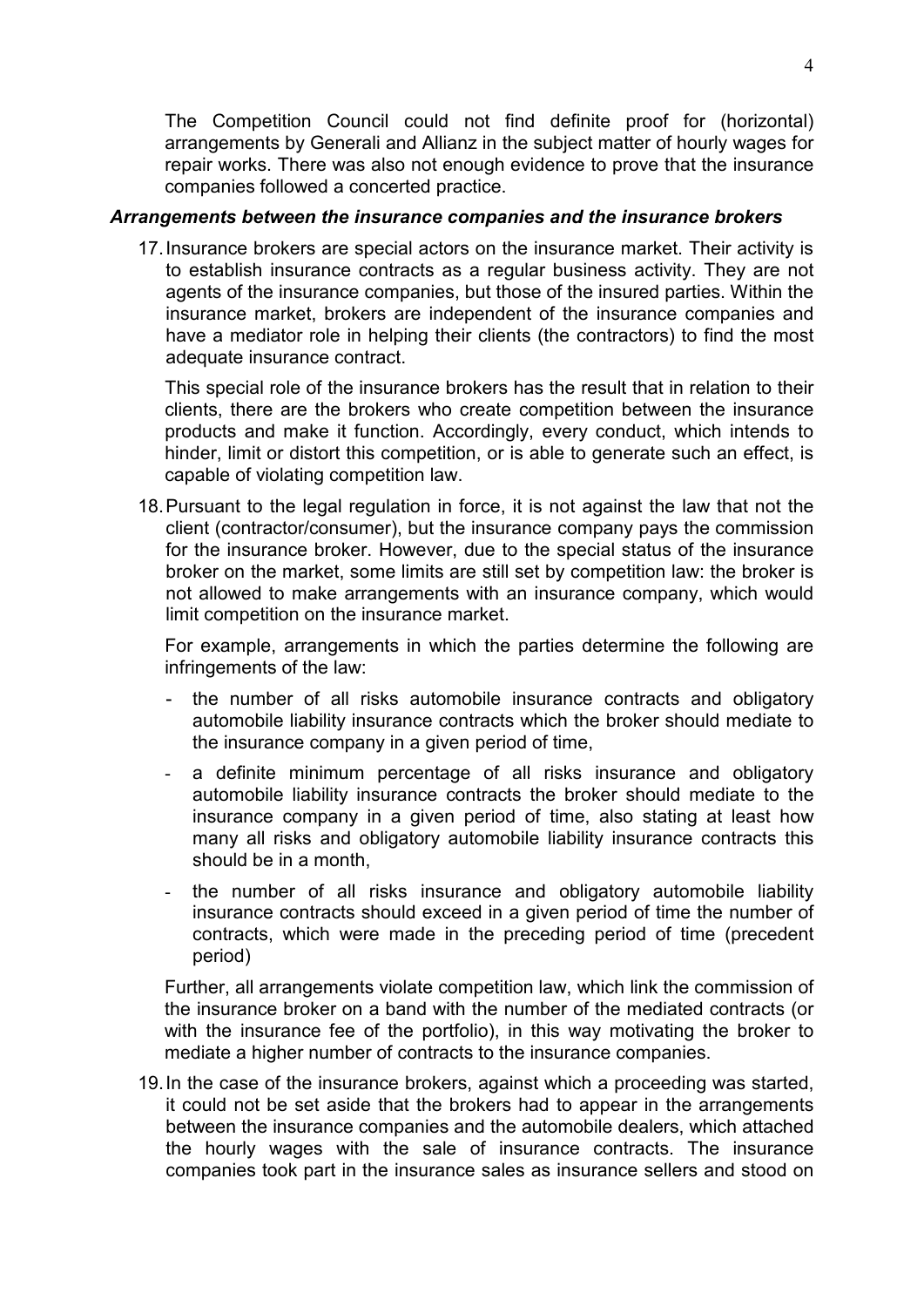the side of the brokers, as they would be their agents. The brokers played an important role in the establishment of the arrangement network, in which the Allianz and Generali paid higher repair hourly wages to the automobile dealers in exchange for favourable insurance sales.

- 20. According to the aspects stated above, the Competition Council came to the conclusion that the arrangements between
	- Allianz and Magyar Peugeot Márkakereskedők Biztosítási Alkusz Kft. (hereinafter: MPM) concluded for the period of 4 October 2000 to 9 March 2005
	- Allianz and Magyar Opelkereskedők Bróker Kft. (hereinafter: MOSZ) concluded for the period of 16 April 2002 to 21 March 2005,
	- Allianz and Porsche Biztosítási Alkusz Kft. (hereinafter: PORSCHE) concluded for the period of 24 April 2002 to March 2005,
	- Generali and MPM concluded for the period of 11 October 2000 to 1 March 2005,
	- Generali and MOSZ concluded for the period of 21 December 2001 tp 10 August 2005,
	- Generali and PORSCHE concluded for the period of 21 January 2002 to 31 August 2005

aimed at influencing the insurance brokers in a way which was capable of restricting competition.

- 21. Determining the fine, the Competition Council based its decision
	- in the case of Allianz and Generali, on the insurance fee of the portfolio the insurance brokers mediated to the insurance companies in a given period of time,
	- in the case of the insurance brokers, on the commission the insurance brokers received after the number of insurance contracts they mediated to the insurance companies in a given period of time.

## *Prohibition to continue the unlawful conduct*

22. The Competition Council prohibited the undertakings to continue the unlawful conduct after the receipt of this injunction. This does not mean that for example, an insurance company is not allowed to make any arrangement with an insurance broker or with an automobile dealer. The injunction of the Competition Council desires to achieve these arrangements to be made under observance of the requirements of competition law.

## *The conduct of Mabisz (Association of Hungarian Insurance Companies)*

23. In connection with the activity of professional associations, the Competition Council recalls one of the basic goals of competition rules, namely that market actors should make their business decisions freely and independently. Since market actors do not have access to all information about the operation of the market, some of the decisions may carry risks. Obviously, it lies in the interest of the undertakings to minimise risk originating from independent decisions and the absence of information. Often, associations of undertakings or other